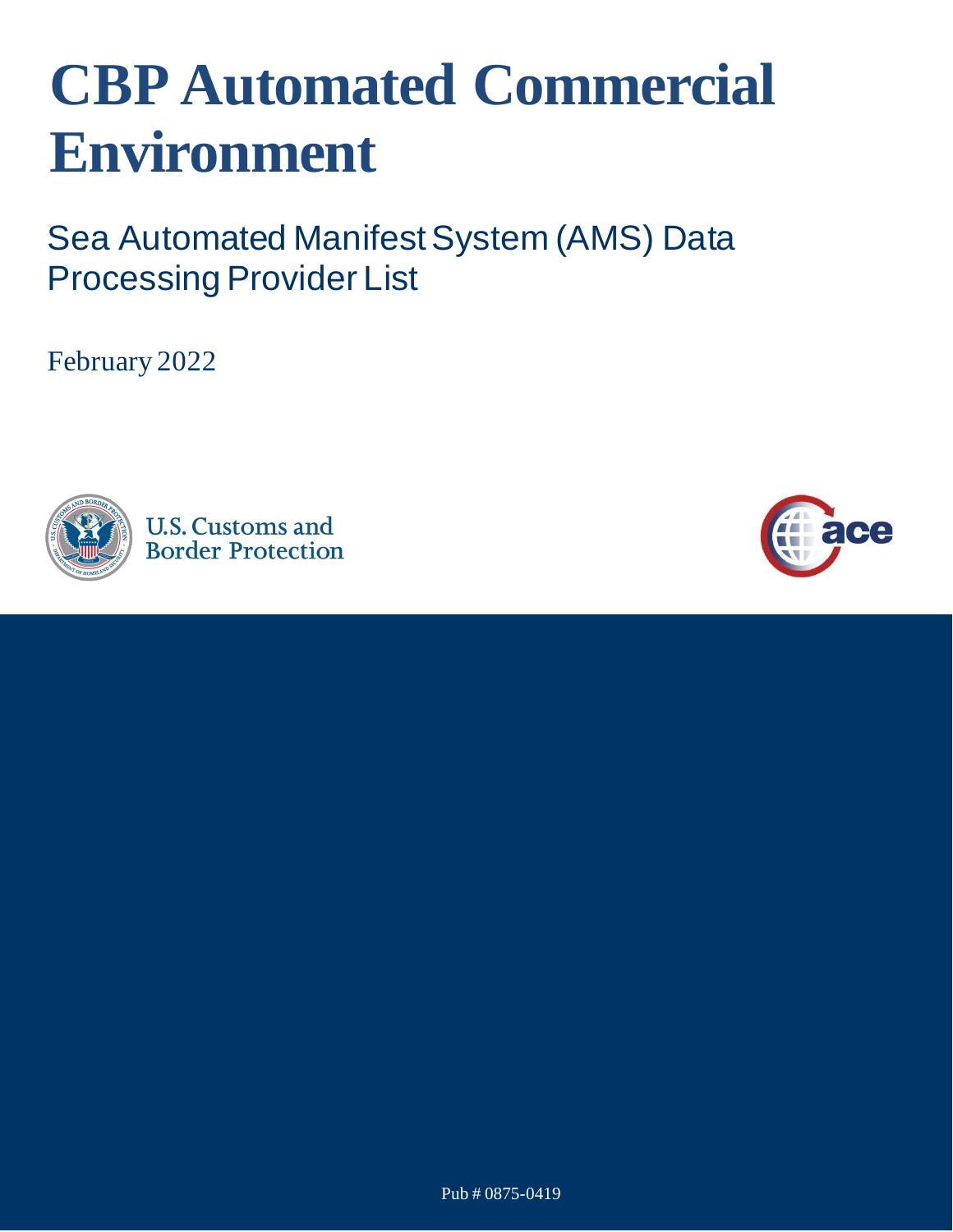In response to requests from the trade community, the Office of Trade has assembled a list of companies/persons offering ACE eManifest - Ocean data processing services to the trade community. Inclusions on this list do not constitute any form of an endorsement by the U.S. Customs and Border Protection (CBP) as to the nature, extent or quality of the services, which may be provided.

Attachment (1) lists Service Centers (SC), Port Authorities (PA) and Software Vendors with Import manifest programming. Also listed are providers of Importer Security Filing (ISF) programming. **NOTE:** The last column identifies those parties that have developed an Export manifest program. The Export manifest program is currently in a pilot stage. All of the above presently have the capability to provide a party with an interface with the U.S. Customs and Border Protection. Inquiries concerning specific capabilities should be addressed to the individual organization.

The selection of a particular data processing service is strictly an individual user decision. This list will be updated periodically.

Attachments (1)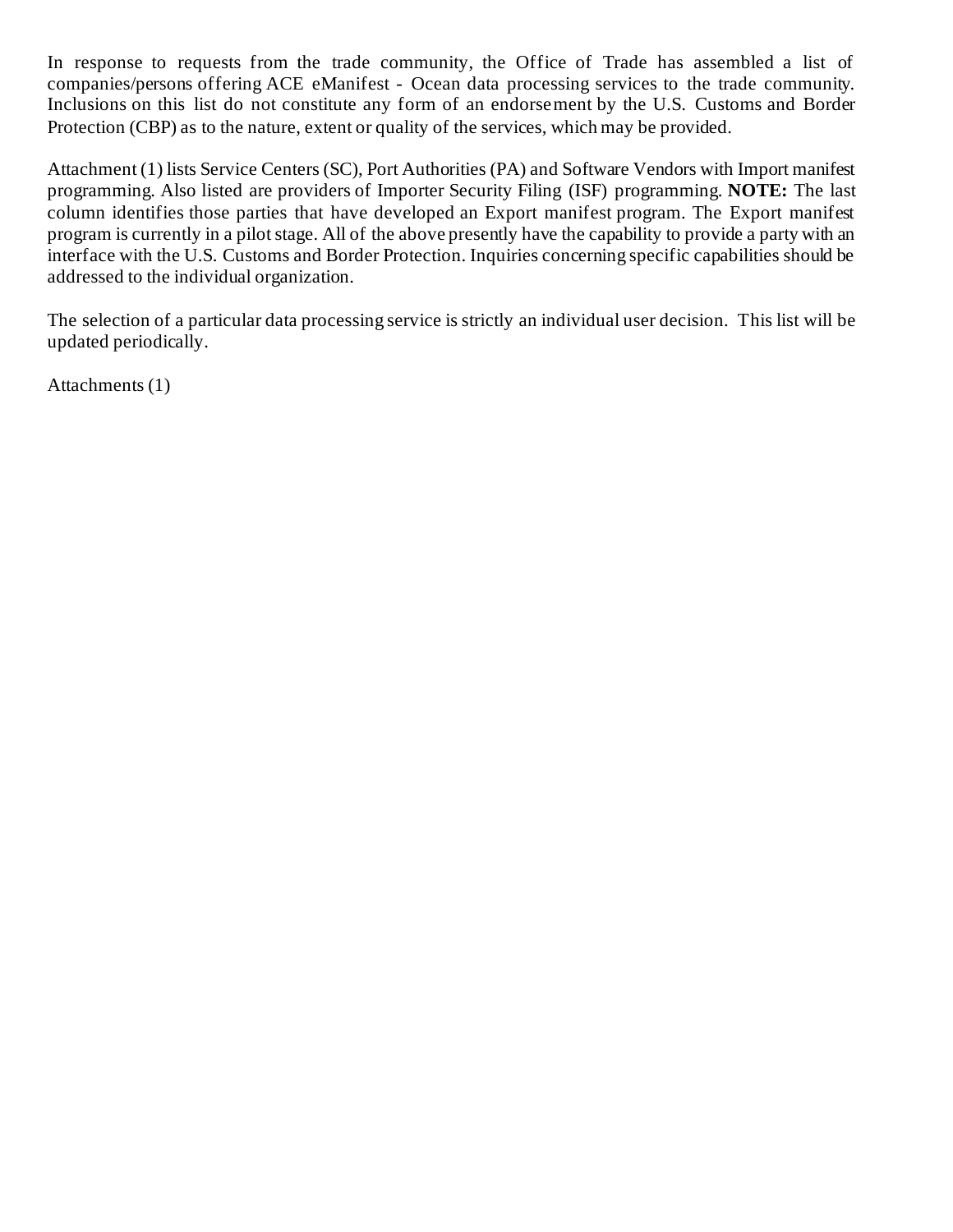| <b>Company &amp; Address</b>         | Contact                  | <b>Telephone</b>      | <b>SC</b> | PA | <b>Vendor</b>  | <b>ISF</b> | <b>EXP</b> |
|--------------------------------------|--------------------------|-----------------------|-----------|----|----------------|------------|------------|
| <b>Ace Software</b>                  | <b>Sales Department</b>  | $(646)$ 267-9358      | <b>SC</b> |    |                |            |            |
| P.O. Box 7699                        | Acesofeware.info@        |                       |           |    |                |            |            |
| New York, New York 10116             | gmail.com                |                       |           |    |                |            |            |
| <b>ARTEMUS Transportation</b>        | www.artemus.us           | $(757)$ 201-6811 SC   |           |    | $\overline{V}$ | <b>ISF</b> |            |
| <b>Solutions</b>                     |                          |                       |           |    |                |            |            |
| 207 Business Park, Suite 204         |                          |                       |           |    |                |            |            |
| Virginia Beach, VA 23462             |                          |                       |           |    |                |            |            |
| <b>ASCI of Miami</b>                 | Robert Mastrapa          | $(305) 554 - 6441$    |           |    | $\overline{V}$ |            |            |
| 8390 West Flagler Street,            |                          |                       |           |    |                |            |            |
| Suite 104                            |                          |                       |           |    |                |            |            |
| Miami, FL 33144                      |                          |                       |           |    |                |            |            |
|                                      |                          |                       |           |    |                |            |            |
| <b>Bertling EDI Service &amp;</b>    | <b>Guenther Hillmann</b> | 49-421-308-           | SC        |    |                |            |            |
| IT GMBH (BESITEC)                    |                          | 04419                 |           |    |                |            |            |
| Ost-West-Strave 49                   |                          |                       |           |    |                |            |            |
| Hamburg, Germany 20457               |                          |                       |           |    |                |            |            |
| <b>Cargo Manager Systems, Inc.</b>   | Michael Gregov           | $(908) 688 - 0555$ SC |           |    |                | <b>ISF</b> |            |
| 2333 Morris Avenue                   | Mgregov@cargomana        |                       |           |    |                |            |            |
| <b>Union, NJ 07083</b>               | ger.com                  |                       |           |    |                |            |            |
|                                      |                          |                       |           |    |                |            |            |
| <b>CargoSmart Limited</b>            | <b>Ryan Chen</b>         | $(852)$ 223-8564 SC   |           |    | $\overline{V}$ | <b>ISF</b> |            |
| 5/F Lakeside 2, No. 10               |                          |                       |           |    |                |            |            |
| Science Park West Ave.               |                          |                       |           |    |                |            |            |
| Phase 2, Hong Kong Science Park,     |                          |                       |           |    |                |            |            |
| Shatin, New Territories, Hong Kong   |                          |                       |           |    |                |            |            |
| <b>CDM Software Solutions, Inc.</b>  | Darrell Ortiz            | $(281)-298-8880$      | <b>SC</b> |    | V              | <b>ISF</b> | <b>EXP</b> |
| 5555 San Felipe Street               | Shipment_Complian        | x 1209                |           |    |                |            |            |
| Suite 2000                           | ce@cdmsoft.com           |                       |           |    |                |            |            |
| Houston, TX 77056                    |                          |                       |           |    |                |            |            |
|                                      |                          |                       |           |    |                |            |            |
| <b>Customs City Global Solutions</b> | info@customscity.co      | 1-888-724-8914 SC     |           |    |                | <b>ISF</b> |            |
| 1315 Pickering Pkwy Suite 300        | m                        |                       |           |    |                |            |            |
| Pickering, ON L1V 7G5                | www.customscity.co       | $(289) 732 - 2010$    |           |    |                |            |            |
|                                      | m                        |                       |           |    |                |            |            |
| Cyberlogitec Co, Ltd.                | Cyberlogitec e-SVC       | $+82-10-4280-$        | <b>SC</b> |    | V              | <b>ISF</b> |            |
| 16th FL. Nuritkum Square R&D         | Center                   | 7664                  |           |    |                |            |            |
| Tower, 1605 Sangam-dong,             | smartlink.sales@cyb      |                       |           |    |                |            |            |
| MAPO-KU, SEOUL 121-795               | erlogitec.com            |                       |           |    |                |            |            |
| Republic of Korea                    |                          |                       |           |    |                |            |            |
| <b>DAKOSY</b>                        | Klaus Papist or Jens     | 49 40 / 37 003-       | <b>SC</b> |    |                |            |            |
| Datenkommunikationssyste             | Koschine                 | 500                   |           |    |                |            |            |
| m AG Mattentwiete 2,                 |                          |                       |           |    |                |            |            |
| 20457 Hamburg, DE                    |                          |                       |           |    |                |            |            |
|                                      |                          |                       |           |    |                |            |            |
|                                      |                          |                       |           |    |                |            |            |
|                                      |                          |                       |           |    |                |            |            |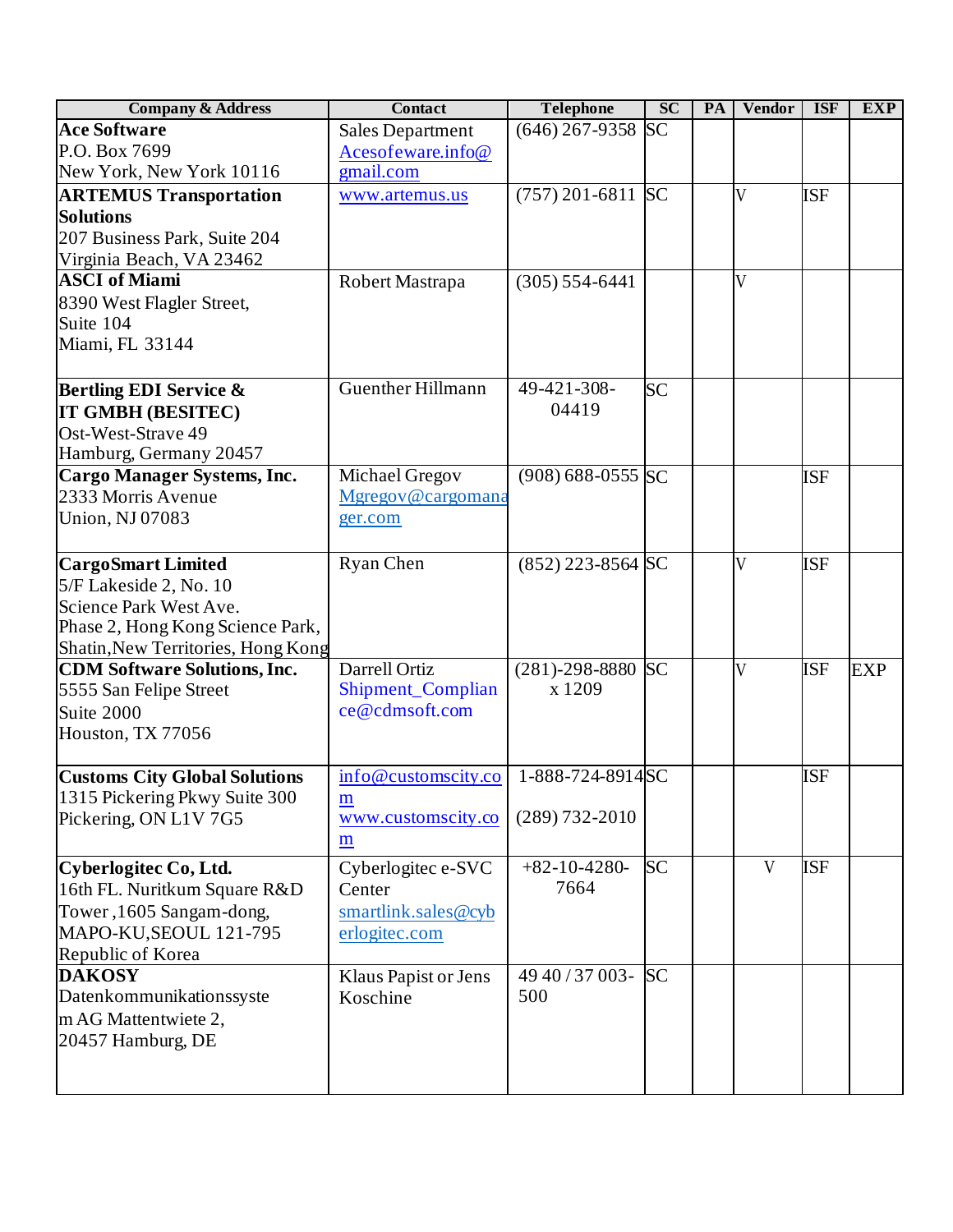| <b>Company &amp; Address</b>                            | <b>Contact</b>          | <b>Telephone</b>      | <b>SC</b> | PA | <b>Vendor</b> | <b>ISF</b> | <b>EXP</b> |
|---------------------------------------------------------|-------------------------|-----------------------|-----------|----|---------------|------------|------------|
| <b>Descartes</b>                                        | Joseph Radosevich       | $(412)$ 788-2466 SC   |           |    |               | <b>ISF</b> | <b>EXP</b> |
| 2030 Powers Ferry Rd., Suite 510                        | Jradosevich@descart     | X408305               |           |    |               |            |            |
| Atlanta, GA 30339                                       | es.com                  |                       |           |    |               |            |            |
| <b>Editrade by Descartes</b>                            | Chad Singiser           | $(800)$ 695-5677 SC   |           |    | V             | <b>ISF</b> |            |
| 703 Waterford Way Suite 200                             |                         | Ext. 218              |           |    |               |            |            |
| Miami, FL 33126                                         |                         |                       |           |    |               |            |            |
|                                                         |                         |                       |           |    |               |            |            |
| <b>E2E Logistics Consulting Inc.</b>                    | Michael Scherer         | $(631) 845 - 1010$    |           |    | V             |            |            |
| 201 Old Country Road                                    | Mike@e2e.us             |                       |           |    |               |            |            |
| Melville, NY. 11747                                     | Hank Ulrich             |                       |           |    |               |            |            |
|                                                         | Hank@e2e.us             |                       |           |    |               |            |            |
| <b>E-Freight Technology, Inc.</b>                       | Chen Ma                 | $(626)$ 943-8418 SC   |           |    | V             |            |            |
| 2225 W. Commonwealth Avenue                             |                         |                       |           |    |               |            |            |
| Suite 307                                               |                         |                       |           |    |               |            |            |
| Alhambra, CA 91803                                      |                         |                       |           |    |               |            |            |
| <b>EZ ABI Inc.</b>                                      | <b>Steve Goh</b>        | $(718)$ 281-3060 SC   |           |    |               | <b>ISF</b> |            |
| 217-22 Northern Blvd. Suite 205                         | steve.kgyl@gmail.c      |                       |           |    |               |            |            |
| Bayside, NY 11361                                       | om                      |                       |           |    |               |            |            |
| <b>Flagship Trade Net</b>                               | Bob Mangan              | $(724)$ 727-9925 SC   |           |    | V             | <b>ISF</b> | <b>EXP</b> |
| 201 Penn Center Blvd, Suite 400<br>Pittsburgh, PA 15235 | bmangan@flagshipt       |                       |           |    |               |            |            |
|                                                         | rade.com<br>Mike Niemic |                       |           |    |               |            |            |
|                                                         | mniemic@flagshiptr      |                       |           |    |               |            |            |
|                                                         | ade.com                 |                       |           |    |               |            |            |
| <b>GCSF Technology Co., LTD</b>                         | Luther Chen             | $(626)$ 999-4698      | <b>SC</b> |    |               | <b>ISF</b> |            |
| 18351 Colima RD #425                                    | luther@bingfms.com      | $+86$                 |           |    |               |            |            |
| Rowland Heights, CA, 91748                              |                         | 17378321706           |           |    |               |            |            |
| <b>GDZ Computer Services, Inc.</b>                      | Juan Carlos de          | $(305)$ 256-4600 SC   |           |    | V             |            |            |
| 18001 Old Cutler Road, Suite 562                        | Lemos                   |                       |           |    |               |            |            |
| Miami, FL 33157                                         |                         |                       |           |    |               |            |            |
| <b>Global eTrade Services (GeTS)</b>                    | <b>Sales Department</b> | $1 - 877 - 763$       | <b>SC</b> |    | V             | <b>ISF</b> |            |
| 19800 MacArthur Blvd., Suite 300                        | sales@globaletrade.     | 6887 Ext. 3           |           |    |               |            |            |
| Irvine, CA 92612                                        | services                | 1-905-763-            |           |    |               |            |            |
|                                                         |                         | 6887 Ext. 3           |           |    |               |            |            |
| <b>IES by Descartes</b>                                 | George Manolis          | $(800)$ 419-8495 SC   |           |    | V             | <b>ISF</b> |            |
| 800 Lake Street                                         |                         | Ext. 20331            |           |    |               |            |            |
| Ramsey, NJ 07446                                        |                         |                       |           |    |               |            |            |
| Intellect Technologies, Inc.                            | Sales Team              | $(609)$ 454-3170 SC   |           |    | V             | <b>ISF</b> |            |
| 4301 U.S. Highway 1 Suite 120                           | Sales@intellecttech.    | Ext. 226              |           |    |               |            |            |
| Monmouth Junction, NJ 08852                             | com                     |                       |           |    |               |            |            |
| <b>International Trade Systems</b>                      | <b>Steve Platman</b>    | $(888) 861 - 7227$ SC |           |    | V             |            |            |
| 11010 HARBOR HILL DR,                                   | SALES@ITS4-             | Ext. 1                |           |    |               |            |            |
| <b>STE 108</b>                                          | LOGISTICS.COM           |                       |           |    |               |            |            |
| GIG HARBOR, WA 98332                                    |                         |                       |           |    |               |            |            |
|                                                         |                         |                       |           |    |               |            |            |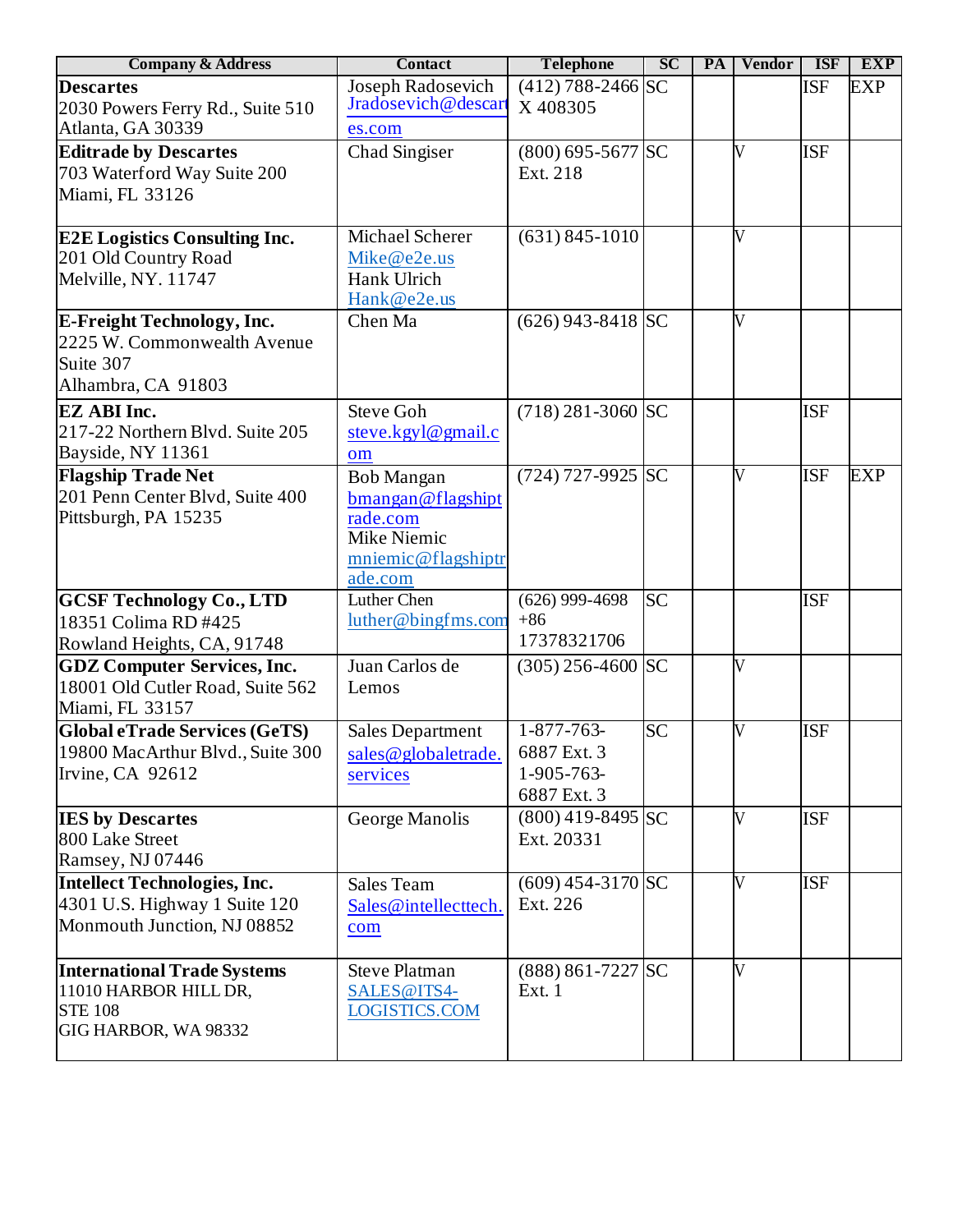| <b>Company &amp; Address</b>                | <b>Contact</b>      | <b>Telephone</b>      | <b>SC</b> | PA | <b>Vendor</b>           | <b>ISF</b> | <b>EXP</b> |
|---------------------------------------------|---------------------|-----------------------|-----------|----|-------------------------|------------|------------|
| LeanLogistics, Inc.                         | Solutions@leanlogi  | $(866) 584 - 7280$    |           |    |                         | <b>ISF</b> |            |
| 915 East 32nd St.                           | stics.com           |                       |           |    |                         |            |            |
| Holland, MI 49423                           | www.leanlogistics.c |                       |           |    |                         |            |            |
|                                             | om                  |                       |           |    |                         |            |            |
| <b>LOG-NET</b>                              | Patrick G. Hoey     | $(732)$ 758-6800 SC   |           |    | V                       |            |            |
| 230 Half Mile Road                          | www.LOG-            |                       |           |    |                         |            |            |
| Red Bank, NJ 07701                          | NET.com             |                       |           |    |                         |            |            |
| Magaya Corporation                          | Jose Yoniel Garcia  | $(786)$ 945-915 $(S)$ |           |    | $\overline{V}$          | <b>ISF</b> |            |
| 7950 NW 53rd St. Suite 300                  |                     | Ext. 103              |           |    |                         |            |            |
| Miami, FL 33172                             |                     |                       |           |    |                         |            |            |
| <b>Maritime Exchange for the</b>            | Paul Myhre          | $(215)$ 925-2615 SC   |           | PA |                         |            | <b>EXP</b> |
| <b>Delaware River &amp; Bay</b>             | pmyhre@maritimedel  |                       |           |    |                         |            |            |
| 240 Cherry Street                           | riv.com             |                       |           |    |                         |            |            |
| Philadelphia, PA                            |                     |                       |           |    |                         |            |            |
| 19106                                       |                     |                       |           |    |                         |            |            |
| <b>Mysoft Data System Corp.</b>             | Kim Young           | $(201)$ 568-8881 SC   |           |    | $\overline{V}$          | <b>ISF</b> |            |
| 385 Sylvan Ave.,#11                         | Michael Chun        | $(310)629-1219$       |           |    |                         |            |            |
| Englewood Cliffs, NJ 07632                  |                     |                       |           |    |                         |            |            |
| Newage software and solutions               | Sinclair<br>Michael | 310-938-4982          | <b>SC</b> |    |                         | <b>ISF</b> |            |
| 230 59 Int'l Airport Centre Blvd.           | Sinclair@newage-    |                       |           |    |                         |            |            |
| Jamaica, NY 11413                           | global.com          |                       |           |    |                         |            |            |
| Norton Lilly International Inc.             | George L. Sprague,  | $(904)$ 713-0163 SC   |           |    |                         |            |            |
| 9485 Regency Sq. Blvd., Suite 225           | Jr.                 |                       |           |    |                         |            |            |
| Jacksonville, FL 32225                      | gsprague@nortonlil  |                       |           |    |                         |            |            |
|                                             | ly.com              |                       |           |    |                         |            |            |
| <b>Questa Web Inc.</b>                      | Felix Pekar         | $(908)$ 233-2300 SC   |           |    | V                       |            |            |
| 649 Central Avenue                          |                     |                       |           |    |                         |            |            |
| Westfield, NJ 07090                         |                     |                       |           |    |                         |            |            |
| <b>Seatech Systems Integration Inc.</b>     | Tung Doan           | $(604)$ 720-4197      | <b>SC</b> |    | V                       | <b>ISF</b> |            |
| 7221 Stride Ave.                            |                     |                       |           |    |                         |            |            |
| Burnaby, BC, Canada V3N 1V1                 |                     |                       |           |    |                         |            |            |
| <b>Silver Bullet Technologies, LLC</b>      | Marcia E. Hamilton  | $(786) 845 - 9890$    |           |    | V(SNP)                  |            |            |
| 2500 NW 107 <sup>th</sup> Avenue, Suite 304 | Dorer               | Ext. 209              |           |    |                         |            |            |
| Doral, Florida 33172                        |                     |                       |           |    |                         |            |            |
| <b>SmartBorder by South Ranch,</b>          | Tammy Pintabona     | $(716)$ 681-5130 SC   |           |    | $\overline{\mathsf{V}}$ |            |            |
| Inc.                                        | tpintabona@smartb   | Ext. 215              |           |    |                         |            |            |
| 2875 Union Rd., Suite 45,                   | order.com           |                       |           |    |                         |            |            |
| Cheektowaga, NY 14227                       |                     |                       |           |    |                         |            |            |